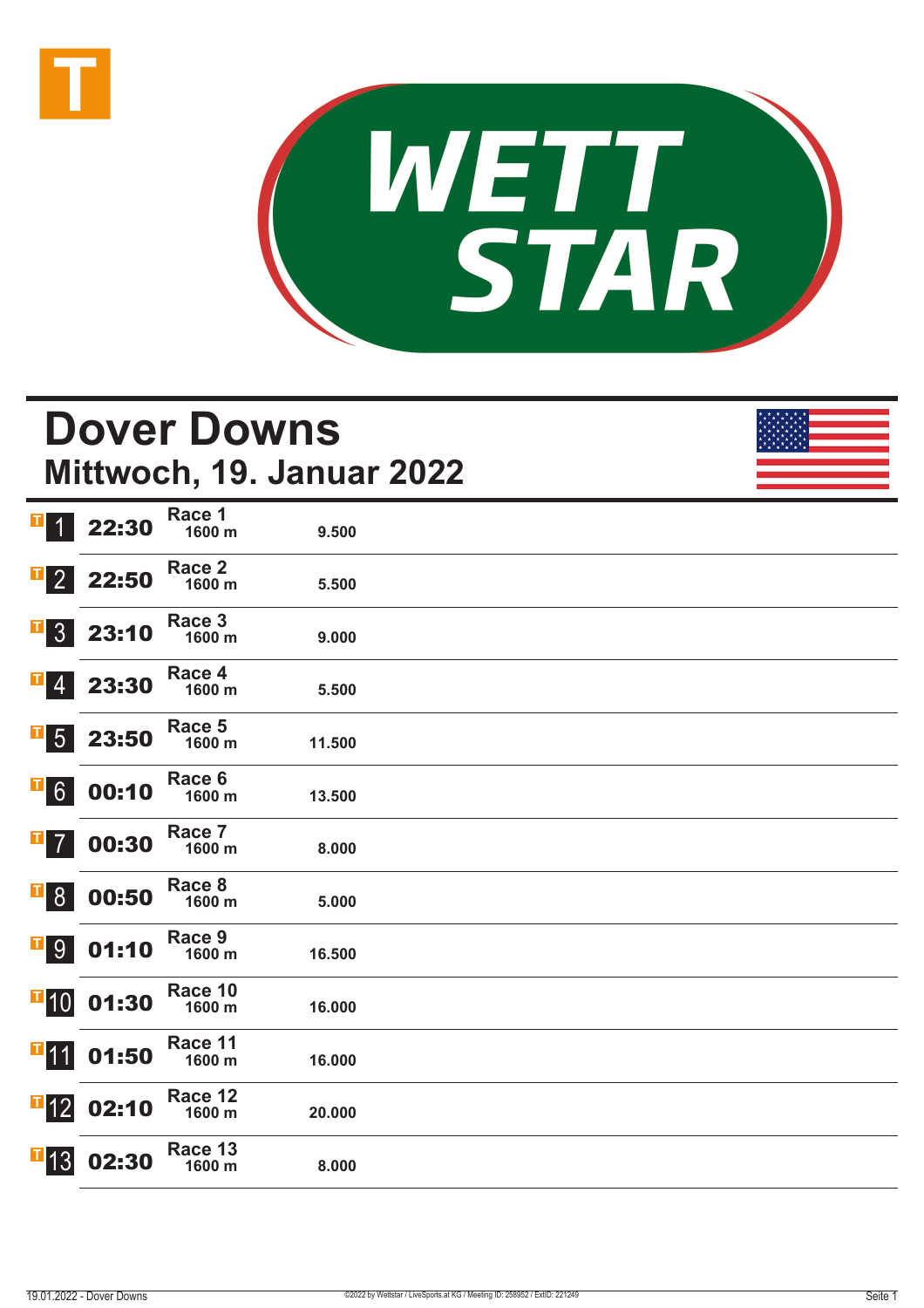| A Delightful Act N    | 10 | Earlybird Special                       | 3  | Lady Josephine          |                | Real Rich              | 8              | Skats Outa The Bag     | 13 |
|-----------------------|----|-----------------------------------------|----|-------------------------|----------------|------------------------|----------------|------------------------|----|
| A Lady Sizzling       |    | Eastend Eddie                           |    | Littlebagoftricks       | 5              | Really A Virgin        | 5              | Sniper Hanover         | 11 |
| A Rocknroll Bus       | 8  | Elm Grove Penney                        |    | Lost Treasures          |                | Remy Aurora            | 11             | Southwind Talisa       |    |
| Alleyesonme As        | 13 | Emma                                    | 11 | Lou's Lucky Girl        | 11             | Rock N Row             | $\overline{2}$ | Spellcheck Hanover     |    |
| Alwys At The Beach    | 10 | Emori Hanover                           |    | Lovely Donna            | 12             | Rock N Shard N         | 10             | Stormy Place           |    |
| Anneke                | 13 | Escape Again                            |    | Lucks All Credit        | $\overline{2}$ | <b>Rocket Roulette</b> | 9              | Sunny Dee              |    |
| <b>B N Hopeful</b>    |    | <b>Fast N Relentless</b>                |    | <b>Magical Mistress</b> | 10             | Rosas Image            | 9              | Sunshine Hall          |    |
| Beauty Bayama         | 6  | Fearless Chance                         | 8  | Major Occasion A        | 12             | Rose Run Victory       | 12             | Sunshineatthebeach     |    |
| <b>Bettor Trix N</b>  | 13 | <b>Feeling Sweet</b>                    | 12 | Maretrafficcontrol      | ĥ              | Rowdy Rousey           | 11             | Sweet Bobbie           | 13 |
| <b>Big Secret</b>     |    | Fight Through It                        |    | Margin Of Error         |                | Royal Heart            |                | <b>Sweet Violets</b>   | 13 |
| <b>Buffalo Heart</b>  |    | Foolish Wisdom                          |    | Michelle's Jazz         |                | Sasha's Legacy         | 6              | Tae                    |    |
| <b>Captains Maid</b>  | 10 | Freedom Delight                         |    | Molly Jo Jo             |                | Scuola Hanover         | 12             | <b>Temptation Eves</b> |    |
| Corner Table          | 8  | Ginger Tree Carey                       | 11 | Moments Of Joy          | 12             | Sgtshirleyssweetie     |                | Thats Fun              |    |
| Cruzinforavictory     | 13 | Gracefullyforgiven                      |    | Mr Big Wig              | $\overline{2}$ | Shady Madam            | 5              | The Way You Are        |    |
| <b>Cyclone Sister</b> | 10 | I Got The Diamonds                      | 8  | My Kiwi Lady N          | 10             | <b>Shady Memories</b>  | 6              | Tobago Time            | 11 |
| Dancin With Rose      | 8  | I'm Done Talking                        |    | Neon Sky N              | 5              | Shakeittilyamakeit     | 6              | Truth And Liberty      | 13 |
| Dancingthebigmove     |    | In And Out Again                        |    | Nikasa N                | 10             | She's Got The Lynx     | 5              | Twin B Betty           |    |
| Dee Dee Kay           |    | Jeansnjellybeans                        |    | Pass Line Bluechip      |                | She's No Spinster      |                | Valerya Steel          |    |
| Deedee Didit          |    | Joyces Secret                           |    | Patellie Hanover        | 6              | Shes So Sweet          |                | Vh Princess Brea       |    |
| Disturbed Hanover     | 13 | Kates Way                               |    | Peaks Cruiser           | 11             | Shesarocker            |                | Western Secret A       |    |
| Dontustopbelievn N    | 5  | Know Your Roll                          | 11 | Raptors Flight N        | $\overline{2}$ | Shezza Gnp N           | 8              | Whitehaven Beach       |    |
|                       |    |                                         |    |                         |                |                        |                |                        |    |
|                       |    | <b>IANN STARTET IHR JOCKEY / FAHRER</b> |    |                         |                |                        |                |                        |    |

#### **WANN STARTET IHR JOCKEY / FAHRER...**

| 6,7,8,10,11,12<br><b>Tim Tetrick</b><br>1.4.5.6.9.10<br>4.5.6.7.9.10.11.12.13<br>Tvler Davis<br>Victor Kirby<br>W David Hill lii | Allan Davis<br><b>Barton Dalious</b><br>Geo. Napolitano Jr<br>Mike Cole<br><b>Rick Still</b> | 1,2,3,5,6,8,9,10,11<br>3.13<br>2, 3, 5, 7, 11, 12, 13<br>1,6,7,8,9,11,12,13<br>4.7 | Anthony Morgan<br><b>Bret Brittingham</b><br>Jason Thompson<br>Montrell Teaque<br>Ross Wolfenden | 1, 2, 3, 4, 5, 7, 8, 9, 11, 13<br>9.10.13<br>1,2,5,6,7,9,10,11,12 | Art Stafford Jr<br>Corey Callahan<br>John Mackinnon<br>Pat Berry<br><b>Russell Foster</b> | 2,3,4,5,7,8,9,10,11,12,13<br>1.2.3.4.5.6.8.9.10.11.12.13<br>1.3.4.7.8.13<br>2.3 |
|----------------------------------------------------------------------------------------------------------------------------------|----------------------------------------------------------------------------------------------|------------------------------------------------------------------------------------|--------------------------------------------------------------------------------------------------|-------------------------------------------------------------------|-------------------------------------------------------------------------------------------|---------------------------------------------------------------------------------|
|----------------------------------------------------------------------------------------------------------------------------------|----------------------------------------------------------------------------------------------|------------------------------------------------------------------------------------|--------------------------------------------------------------------------------------------------|-------------------------------------------------------------------|-------------------------------------------------------------------------------------------|---------------------------------------------------------------------------------|

### **WANN STARTET IHR TRAINER...**

| Adrian Wisher<br>Brenda Teaque<br>Cad Gregory<br>Clyde Oglesby Jr<br>Donald Brittingham<br>Eric Ell<br>Gilbert Mc Clements Jr<br>Jason Skinner<br>Jim King Jr<br>Joseph Hundertpfund Jr<br>Les Givens<br>Michelle King<br><b>Rick Still</b><br>Shane Long<br>Tim Crissman<br><b>Victor Kirby</b> | 5,11<br>6,7,13<br>10<br>5,9<br>6<br>7,8,13<br>6,11<br>5,7<br>3,11<br>13<br>6,7 | Andrew Harris<br><b>Brian Wright</b><br>Carlo Poliseno<br>Crissy Crissman-Bier<br>Dylan Davis<br>Franklin Johnson Jr.<br>J Banks li<br>Jeff Lieberman<br>John Mackinnon<br>Josh Green<br>Lewis Nunes<br>Nicholas Callahan<br>Ron Burke<br>Shawn Murray<br><b>Timmie Griffith</b><br>Vince Copeland | 12<br>2,3<br>4,5<br>b<br>5,9,11<br>4,8,11<br>10, 12 | Andrew Stafford<br><b>Brooks Gray</b><br>Chris Scicluna<br>Daniel Munson<br>Eddie Dennis<br>Gary Ewing<br>J Thomas Armour<br>Jeffery Clark<br>Joseph Columbo<br>Joshua Parker<br><b>Martin Davis</b><br><b>Phillip Mitchell</b><br>Ronald Short<br>Shea Lare<br><b>Trish Foulk</b><br><b>W</b> Bart Dalious | 12<br>7,10,13<br>2,3<br>10<br>13<br>7,13<br>1,6,7,8,9,11,12,13<br>10<br>4,8<br>1,3,4,6,8<br>13 | <b>Bart Bradlev</b><br><b>Brvan Truitt</b><br>Chuck Crissman Jr<br>Darrell Lewis<br>Eli Scott Jr<br>George Polk Jr<br>Jason Johnson<br>Jennifer Bongiorno<br>Leroy Jarman<br>Michael Hall<br>R. Nifty Norman<br>S. Dale Cook<br>Steve Le Blanc<br><b>Tyler Davis</b><br>W David Hill lii | 1,11<br>12<br>2,4,5,9,11<br>10<br>8<br>12,13<br>12<br>2,5<br>9,10<br>3 |
|--------------------------------------------------------------------------------------------------------------------------------------------------------------------------------------------------------------------------------------------------------------------------------------------------|--------------------------------------------------------------------------------|----------------------------------------------------------------------------------------------------------------------------------------------------------------------------------------------------------------------------------------------------------------------------------------------------|-----------------------------------------------------|-------------------------------------------------------------------------------------------------------------------------------------------------------------------------------------------------------------------------------------------------------------------------------------------------------------|------------------------------------------------------------------------------------------------|------------------------------------------------------------------------------------------------------------------------------------------------------------------------------------------------------------------------------------------------------------------------------------------|------------------------------------------------------------------------|
| <b>Wayne Givens</b>                                                                                                                                                                                                                                                                              | 1,10                                                                           | <b>Willard Revnolds</b>                                                                                                                                                                                                                                                                            |                                                     |                                                                                                                                                                                                                                                                                                             |                                                                                                |                                                                                                                                                                                                                                                                                          |                                                                        |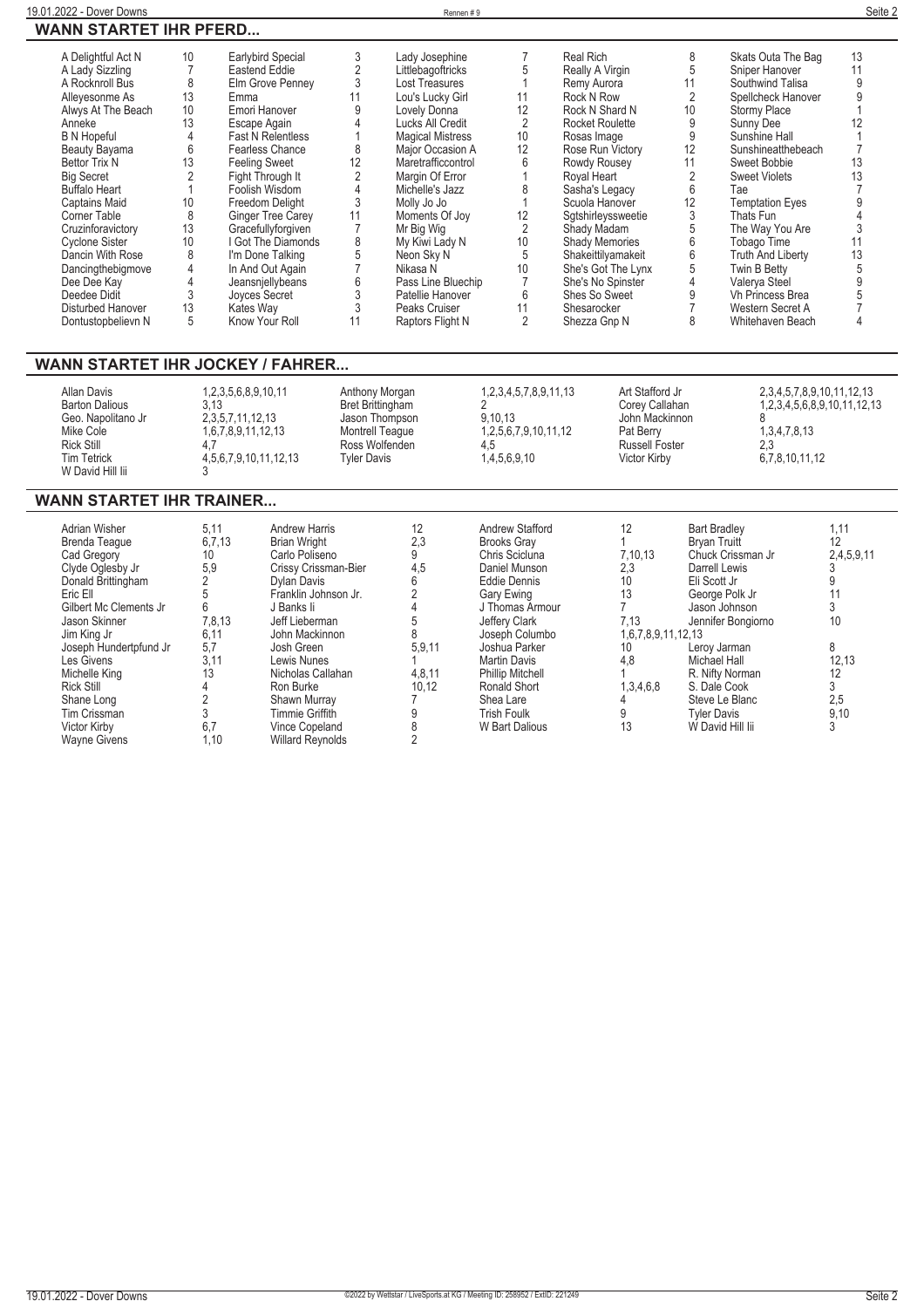**1600 m 9.500** 

**Race 1 Rennpreis: 9.500**

**FILLIES/MARES WINNERS OF 3 RACES LIFE (W/OF 5 N/E) 5|YEAR OLDS & UNDER Driver Choices: Pat Berry 5 over 6** 

### **1 22:30**

| 1600<br>1<br>65.8               | <b>Buffalo Heart</b><br>4j. rotbraun S (Time To Roll - Cuzimademymin<br>Trainer: Lewis Nunes<br>Besitzer: Patrick M Press, West Deptfor      |  |
|---------------------------------|----------------------------------------------------------------------------------------------------------------------------------------------|--|
| ML: 13,0                        | <b>Montrell Teague</b>                                                                                                                       |  |
| $\overline{\mathbf{2}}$<br>74.8 | <b>Sunshine Hall</b><br>5j. rotbraun S (Sunshine Beach - Marnie Hall)<br>Trainer: Phillip Mitchell<br>Besitzer: Garber Stables Llc, Townsend |  |
| ML: 9,0                         | <b>Corey Callahan</b>                                                                                                                        |  |
| 3<br>77.1                       | <b>Stormy Place</b><br>4j. rotbraun S (Captaintreacherous - Place To<br>Trainer: Joseph Columbo<br>Besitzer: George& Tina Dennis Racing,     |  |
| ML: 11,0                        | <b>Mike Cole</b>                                                                                                                             |  |
| 4<br>86.2                       | <b>Fast N Relentless</b><br>5j. grau S (Shadow Play - Chardonay Seelster<br>Trainer: Bart Bradley<br>Besitzer: Louis W Catana, Lewes, De; Vi |  |
| ML: 7,0                         | <b>Tyler Davis</b>                                                                                                                           |  |
| 5<br>72.6                       | <b>Margin Of Error</b><br>4j. rotbraun S (Racing Hill - Margin Blue Chip)<br>Trainer: Ronald Short<br>Besitzer: Ronald E Short, Greenwood, D |  |
| ML: 45,0                        | <b>Pat Berry</b>                                                                                                                             |  |
| 6<br>79.4                       | Molly Jo Jo<br>5j. rotbraun S (A Rocknroll Dance - Pocketboo<br>Trainer: Brooks Gray<br>Besitzer: Ronald F Davis, Selbyville, De             |  |
| ML: 55,0                        | <b>Anthony Morgan</b>                                                                                                                        |  |
| 7<br>74.8                       | <b>Lost Treasures</b><br>4j. rotbraun S (Always A Virgin - Lady In Pink)<br>Trainer: Wayne Givens<br>Besitzer: Legacy Racing Of De Inc, Sea  |  |
| ML: 35.0                        | <b>Allan Davis</b>                                                                                                                           |  |
| Ergebnis:                       | Quoten:                                                                                                                                      |  |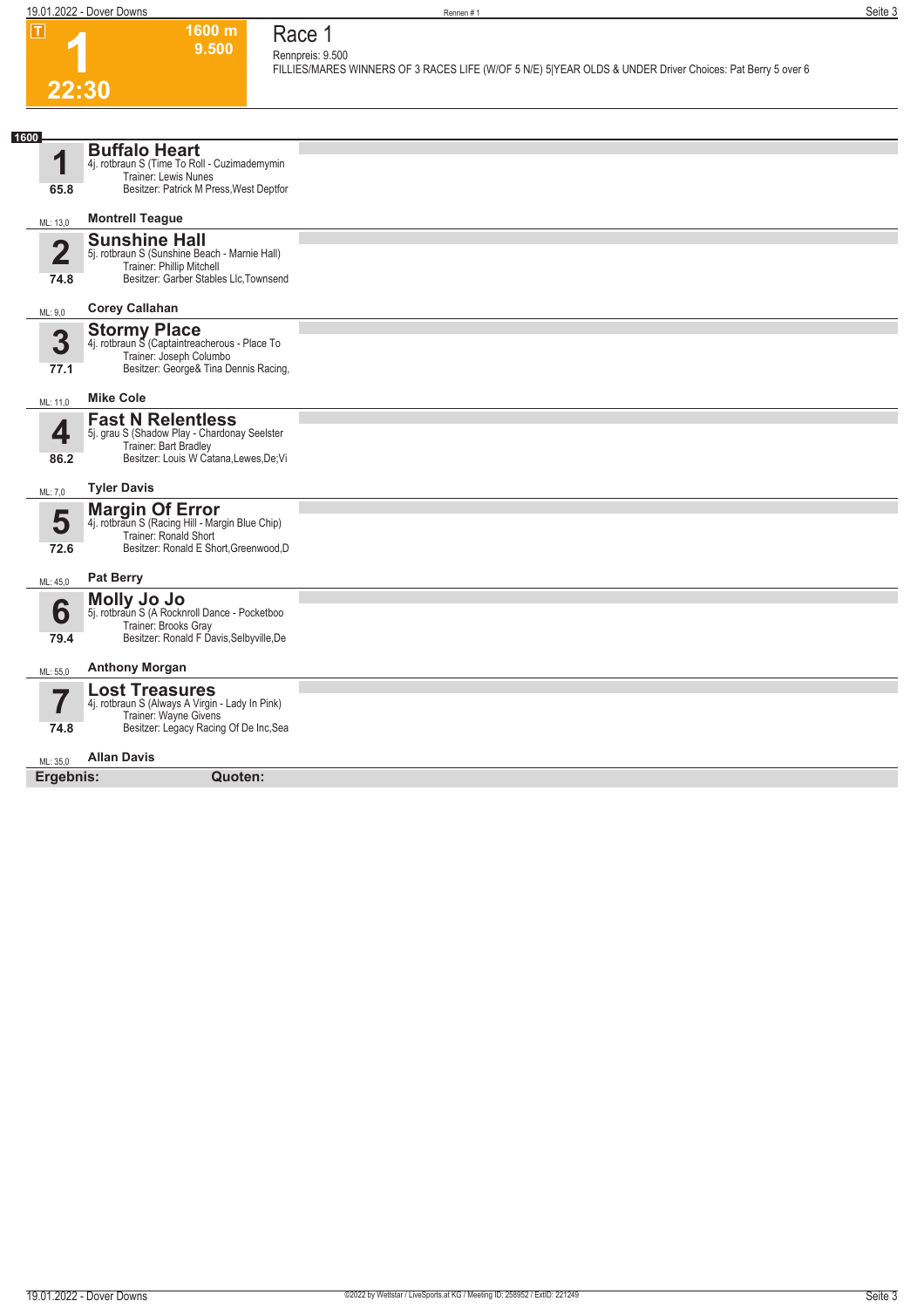

#### **Race 2 Rennpreis: 5.500**

**1600 m 5.500** 

**CLAIMING PRICE \$7,500 DELAWARE OWNED OR BRED Driver|Choices:** 

| 1600                            |                                                                                                                                                         |                                                   |                               |                              |                                                                                   |                                                                                                                                    |
|---------------------------------|---------------------------------------------------------------------------------------------------------------------------------------------------------|---------------------------------------------------|-------------------------------|------------------------------|-----------------------------------------------------------------------------------|------------------------------------------------------------------------------------------------------------------------------------|
| 1<br>72.6                       | <b>Royal Heart</b><br>11j. rotbraun W (Royal Art - B J's Sunrise)<br>Trainer: Steve Le Blanc<br>Besitzer: Glenn C Dyke, Townsend, De;                   | 29.10 Hop<br>19.10 Hop<br>11.10 Hop               | 4<br>$\overline{7}$<br>6      | 1600<br>1600<br>1600         | 9,4 Widger Sam<br>10,6 Widger Sam<br>8,7 Widger Sam                               | Slingshotshooter, Bluetruth, Jdsprofiteer<br>Jazzmaniandevil, Ifilose, Nextthingsmoken<br>Jazzmaniandevil, Nextthingsmoken, Sweetc |
| ML: 45,0                        | Geo. Napolitano Jr                                                                                                                                      | 02.10 Hop<br>18.09 Hop                            | 1<br>2                        | 1600<br>1600                 | 4,1 Widger Sam<br>18,5 Widger Sam                                                 | Royalheart, Razmataz, Whoszoominwho<br>Sandqunner, Royalheart, Smartmove                                                           |
| $\overline{\mathbf{2}}$<br>77.1 | <b>Rock N Row</b><br>10j. rotbraun W (Rock N Roll Heaven - Flibbert<br>Trainer: Brian Wright<br>Besitzer: Garber Stables Llc. Townsend                  |                                                   |                               |                              |                                                                                   |                                                                                                                                    |
| ML: 13,0                        | <b>Russell Foster</b>                                                                                                                                   |                                                   |                               |                              |                                                                                   |                                                                                                                                    |
| 3<br>65.8                       | <b>Eastend Eddie</b><br>14j. rotbraun W (Million Dollar Cam - Armbro C<br>Trainer: Chuck Crissman Jr<br>Besitzer: Mark Salerno, Felton, De              | 12.10 Hop<br>28.09 Hop<br>21.09 Hop<br>14.09 Tgdn | $\overline{2}$<br>8<br>1<br>1 | 1600<br>1600<br>1600<br>1600 | 2.0 Widger Sam<br>1.0 Wrenn Peter<br>1,8 Gingras Yannick<br>1,7 Kakaley Matthew D | Ourluckychip, Eastendeddie, Pacolabrook<br>Itrustyou, Idealchoice, Mykindachip<br>Eastendeddie, Acoolcard, Idealchoice             |
| ML: 11,0                        | <b>Montrell Teague</b>                                                                                                                                  | 08.09 Tgdn                                        | $\overline{2}$                | 1600                         | 1,2 Marohnjr James                                                                | Eastendeddie, Whogoesfirst, Aplaceinhistor<br>Sheerbrilliance, Eastendeddie, Panesthetic                                           |
| 4<br>79.4                       | <b>Raptors Flight N</b><br>9j. grau W (Bettor's Delight - Circus Flyer)<br><b>Trainer: Willard Reynolds</b><br>Besitzer: Willard C Reynolds, Seaford, D |                                                   |                               |                              |                                                                                   |                                                                                                                                    |
| ML: 35,0                        | <b>Anthony Morgan</b>                                                                                                                                   |                                                   |                               |                              |                                                                                   |                                                                                                                                    |
| 5<br>74.8                       | <b>Fight Through It</b><br>7j. grau W (A Rocknroll Dance - Riven Hanove<br>Trainer: Franklin Johnson Jr.<br>Besitzer: Franklin A Johnson Jr, Dover,     |                                                   |                               |                              |                                                                                   |                                                                                                                                    |
| ML: 13,0                        | <b>Corey Callahan</b>                                                                                                                                   |                                                   |                               |                              |                                                                                   |                                                                                                                                    |
| 6<br>72.6                       | Mr Big Wig<br>6j. grau W (Mr Wiggles - Miss Muffet)<br>Trainer: Shane Long<br>Besitzer: Nanticoke Racing Inc, Seaford                                   |                                                   |                               |                              |                                                                                   |                                                                                                                                    |
| ML: 7,0                         | <b>Art Stafford Jr</b>                                                                                                                                  |                                                   |                               |                              |                                                                                   |                                                                                                                                    |
| 83.9                            | <b>Big Secret</b><br>11j. rotbraun W (Mister Big - Ghost Whisperer)<br>Trainer: Donald Brittingham<br>Besitzer: Elizabeth Y Brittingham, Felto          |                                                   |                               |                              |                                                                                   |                                                                                                                                    |
| ML: 55,0                        | <b>Bret Brittingham</b>                                                                                                                                 |                                                   |                               |                              |                                                                                   |                                                                                                                                    |
| 8                               | <b>Lucks All Credit</b><br>6j. rotbraun W (Up The Credit - Tarin Seelster)<br>Trainer: Daniel Munson                                                    |                                                   |                               |                              |                                                                                   |                                                                                                                                    |
| 74.8                            | Besitzer: Aaron T Jester, Dover, De; Dan                                                                                                                |                                                   |                               |                              |                                                                                   |                                                                                                                                    |
| ML: 9,0                         | <b>Allan Davis</b>                                                                                                                                      |                                                   |                               |                              |                                                                                   |                                                                                                                                    |
| Ergebnis:                       | Quoten:                                                                                                                                                 |                                                   |                               |                              |                                                                                   |                                                                                                                                    |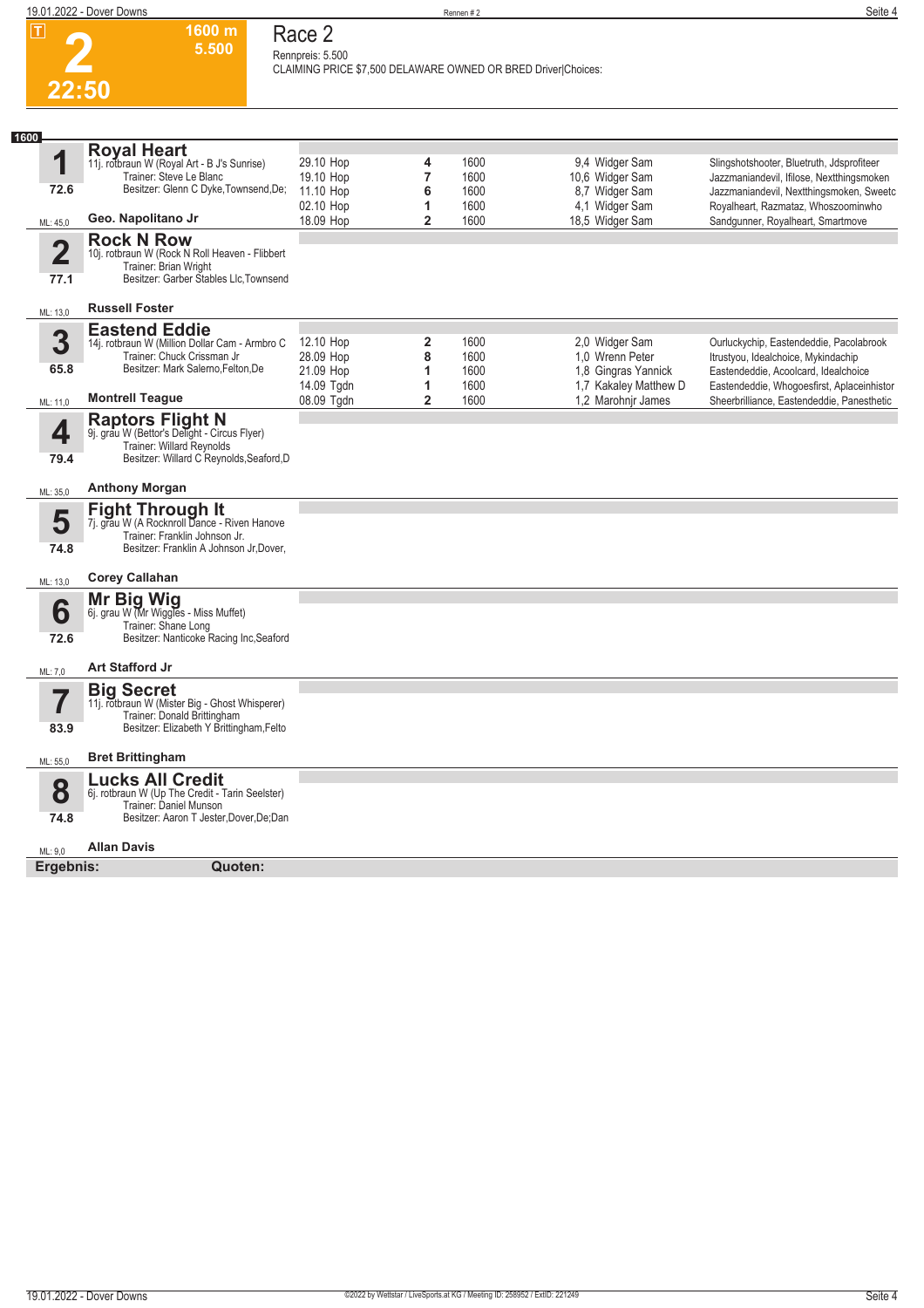**Race 3 Rennpreis: 9.000**



**1600 m 9.000** 

FILLIES/MARES WINNERS OF 2 RACES LIFE (W/OF 4 N/E) FORINON-WINNERS OF A RACE LAST 4 STARTS 5 YEAR OLDS &|UNDER<br>NO. 9 STARTS FROM 2ND TIER Driver Choices: Corey Callahan 6 over 3 No. 3 Woodmere Leah - 1st Time Lasix|No. 8 J

| 1600                    |                                                                             |  |
|-------------------------|-----------------------------------------------------------------------------|--|
| 1                       | <b>Kates Way</b><br>4j. rotbraun S (Dragon Again - Touch Of Kathr           |  |
| 72.6                    | Trainer: Brian Wright<br>Besitzer: Thomas M Kemp, Camden W                  |  |
| ML: 11,0                | <b>Barton Dalious</b>                                                       |  |
|                         | <b>The Way You Are</b><br>5j. rotbraun S (Mcardle - Daddyluvsyou)           |  |
| $\overline{\mathbf{2}}$ | Trainer: W David Hill Iii                                                   |  |
| 77.1                    | Besitzer: W David Hill III, Salisbury, Md                                   |  |
| ML: 16,0                | W David Hill lii                                                            |  |
| 3                       | <b>Woodmere Leah</b><br>4j. rotbraun S (Rollwithitharry - Oh Pretty Leigh   |  |
|                         | Trainer: Darrell Lewis                                                      |  |
| 72.6                    | Besitzer: Douglas G Hudson, Laurel, De                                      |  |
| ML: 9,0                 | Geo. Napolitano Jr                                                          |  |
| 4                       | <b>Freedom Delight</b><br>5j. rotbraun S (Bettor's Delight - Freedom Cros   |  |
|                         | Trainer: Jason Johnson                                                      |  |
| 77.1                    | Besitzer: Michael J West, Middletown, D                                     |  |
| ML: 7,0                 | <b>Russell Foster</b>                                                       |  |
| 5                       | Elm Grove Penney<br>4j. rotbraun S (Stonebridge Terror - Emberlee)          |  |
| 72.6                    | Trainer: Les Givens<br>Besitzer: Nanticoke Racing Inc, Seaford              |  |
| ML: 35,0                | <b>Art Stafford Jr</b>                                                      |  |
|                         | <b>Earlybird Special</b><br>4j. rotbraun S (Bettor's Delight - Miss Sand Cr |  |
| 6                       | Trainer: S. Dale Cook                                                       |  |
| 74.8                    | Besitzer: Brendan D Cook, Hartly, De                                        |  |
| ML: 45,0                | <b>Corey Callahan</b>                                                       |  |
| $\overline{\prime}$     | <b>Deedee Didit</b>                                                         |  |
|                         | 4j. rotbraun S (Mcardle - Emotional Wreck)<br>Trainer: Ronald Short         |  |
| 72.6                    | Besitzer: Ronald E Short, Greenwood, D                                      |  |
| ML: 13,0                | <b>Pat Berry</b>                                                            |  |
| 8                       | <b>Joyces Secret</b><br>4j. rotbraun S (Artspeak - Ladyfield)               |  |
|                         | Trainer: Tim Crissman                                                       |  |
| 79.4                    | Besitzer: Crissman Inc, Dover, De; Joyce                                    |  |
| ML: 55,0                | <b>Anthony Morgan</b>                                                       |  |
| 9                       | Sgtshirleyssweetie<br>5j. rotbraun S (Riggins - Sweetlittleheart)           |  |
|                         | Trainer: Daniel Munson                                                      |  |
| 74.8                    | Besitzer: Daniel L Munson, Smyrna, De                                       |  |
| ML: 13,0                | <b>Allan Davis</b>                                                          |  |
| Ergebnis:               | Quoten:                                                                     |  |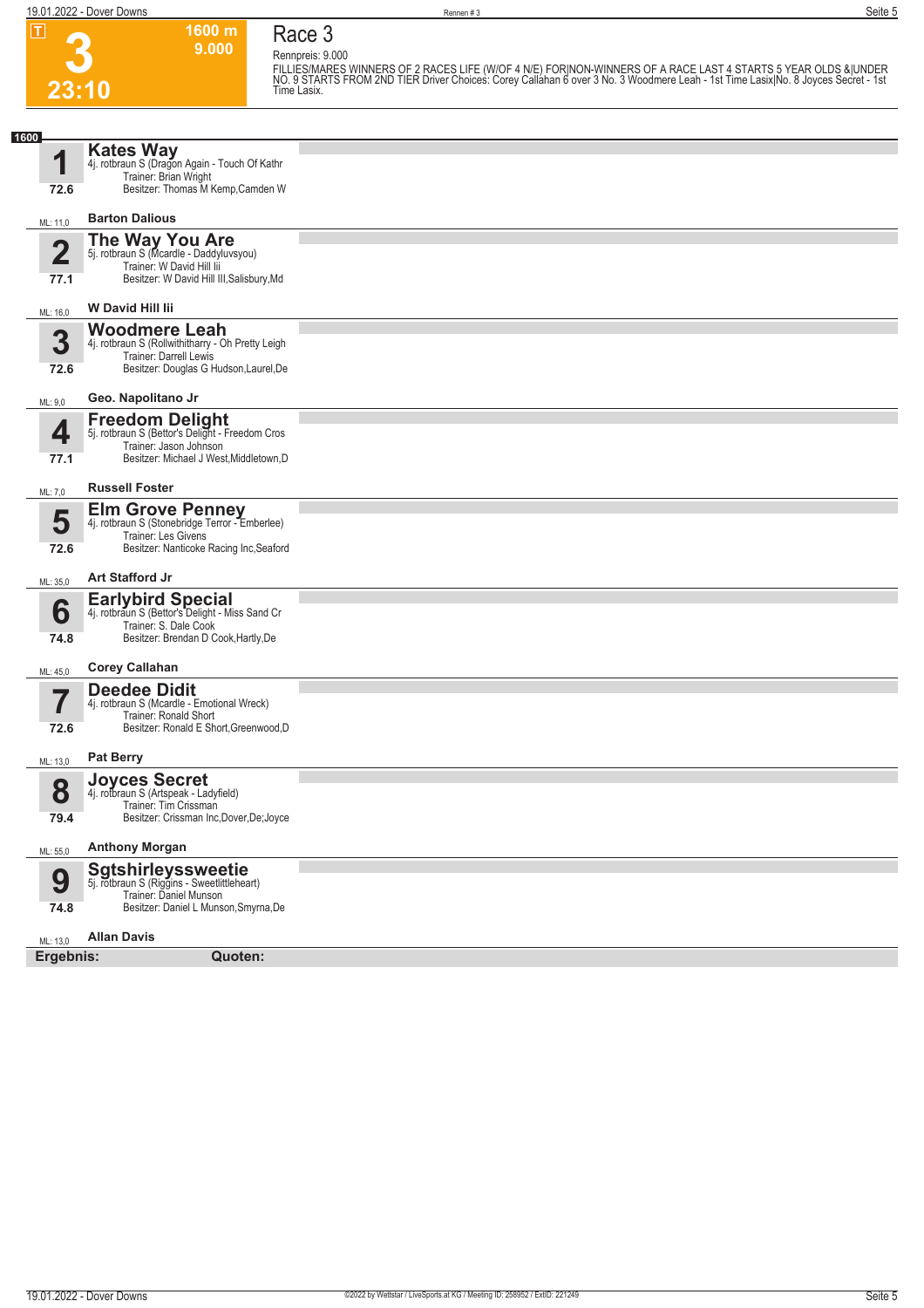**1600 m 5.500**  **Race 4**

| ட              | ווו טטטו<br>5.500                                                         | Kace 4                                                                                                         |
|----------------|---------------------------------------------------------------------------|----------------------------------------------------------------------------------------------------------------|
|                |                                                                           | Rennpreis: 5.500<br>FILLIES/MARES CLAIMING \$7,500 DELAWARE OWNED OR BRED Driver Choices: Tim Tetrick 2 over 3 |
| 23:30          |                                                                           |                                                                                                                |
|                |                                                                           |                                                                                                                |
| 1600           | <b>B N Hopeful</b>                                                        |                                                                                                                |
| 1              | 7j. grau S (Total Truth - B N The Money)<br>Trainer: J Banks li           |                                                                                                                |
| 79.4           | Besitzer: J Sam Banks II, Delmar, Md(L)                                   |                                                                                                                |
| ML: 13,0       | <b>Anthony Morgan</b>                                                     |                                                                                                                |
| $\overline{2}$ | <b>Escape Again</b><br>7j. rotbraun S (Artiscape - Here Again)            |                                                                                                                |
|                | Trainer: Chuck Crissman Jr                                                |                                                                                                                |
| 72.6           | Besitzer: David R Hamm, Dagsboro, De;                                     |                                                                                                                |
| ML: 45,0       | <b>Tim Tetrick</b>                                                        |                                                                                                                |
| 3              | <b>Dancingthebigmove</b><br>6j. rotbraun S (Shadyshark Hanover - Dance H  |                                                                                                                |
|                | Trainer: Ronald Short                                                     |                                                                                                                |
| 72.6           | Besitzer: Ronald E Short, Greenwood, D                                    |                                                                                                                |
| ML: 55,0       | <b>Pat Berry</b>                                                          |                                                                                                                |
| 4              | <b>Whitehaven Beach</b><br>6j. rotbraun S (Sunshine Beach - Lady D M)     |                                                                                                                |
|                | Trainer: Crissy Crissman-Bier                                             |                                                                                                                |
| 83.9           | Besitzer: Christine M Crissman-Bier, Do                                   |                                                                                                                |
| ML: 7,0        | <b>Ross Wolfenden</b>                                                     |                                                                                                                |
| 5              | <b>Thats Fun</b><br>6j. rotbraun S (Cool Flying Fun - Riddlemethat)       |                                                                                                                |
| 74.8           | Trainer: Nicholas Callahan<br>Besitzer: Breakaway Racing, Greenwoo        |                                                                                                                |
|                |                                                                           |                                                                                                                |
| ML: 11,0       | <b>Corey Callahan</b>                                                     |                                                                                                                |
| 6              | <b>She's No Spinster</b><br>8j. rotbraun S (No Spin Zone - Strangely Norm |                                                                                                                |
| 72.6           | Trainer: Shea Lare<br>Besitzer: Shea Lare, Harrington, De                 |                                                                                                                |
|                |                                                                           |                                                                                                                |
| ML: 35,0       | <b>Art Stafford Jr</b>                                                    |                                                                                                                |
|                | <b>Foolish Wisdom</b><br>5j. rotbraun S (Gamblers Dream - Fleeting Flirt  |                                                                                                                |
|                | Trainer: Rick Still                                                       |                                                                                                                |
| 81.6           | Besitzer: Arthur M Feeney, Berlin, Md                                     |                                                                                                                |
| ML: 9,0        | <b>Rick Still</b>                                                         |                                                                                                                |
| 8              | <b>Dee Dee Kay</b><br>5j. rotbraun S (Art Major - Glass In The Sand)      |                                                                                                                |
| 86.2           | Trainer: Martin Davis<br>Besitzer: Kathleen & Howard Edward D             |                                                                                                                |
|                |                                                                           |                                                                                                                |
| ML: 13,0       | <b>Tyler Davis</b>                                                        |                                                                                                                |
| Ergebnis:      | Quoten:                                                                   |                                                                                                                |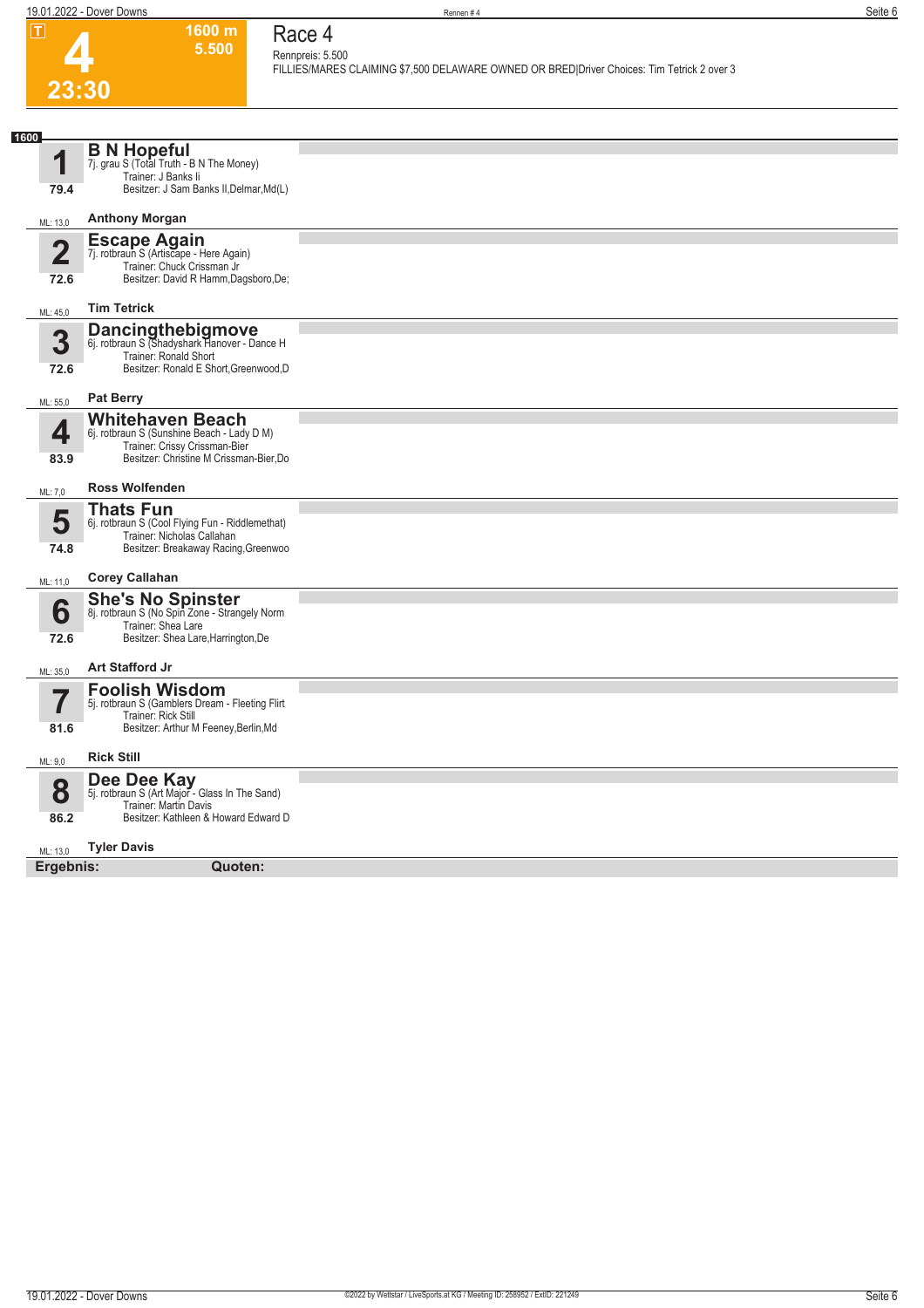

#### **Race 5 Rennpreis: 11.500**

**1600 m 11.500** 

**FILLIES/MARES CLAIMING HANDICAP \$12,500 - \$15,000 POST|POSITIONS BY PRICE NO. 9 STARTS FROM 2ND TIER Driver|Choices: Anthony Morgan 3 over 5** 

| 1600           |                                                                                                     |  |
|----------------|-----------------------------------------------------------------------------------------------------|--|
| 1              | <b>Neon Sky N</b><br>10j. rotbraun S (Art Official - Im Against The W                               |  |
|                | Trainer: Adrian Wisher                                                                              |  |
| 86.2           | Besitzer: Adrian A Wisher, Mountain To                                                              |  |
| ML: 16,0       | <b>Tyler Davis</b>                                                                                  |  |
| $\overline{2}$ | <b>Really A Virgin</b><br>5j. rotbraun S (Always A Virgin - Real Success                            |  |
| 65.8           | Trainer: Eric Ell<br>Besitzer: Stephen J laquinta, Havertow                                         |  |
| ML: 13,0       | <b>Montrell Teague</b>                                                                              |  |
| 3              | <b>Shady Madam</b><br>6j. kastanie S (Shadyshark Hanover - Metro M                                  |  |
| 79.4           | Trainer: Steve Le Blanc<br>Besitzer: Leblanc Racing Inc, Felton, De                                 |  |
|                |                                                                                                     |  |
| ML: 9,0        | <b>Anthony Morgan</b>                                                                               |  |
| 4              | Twin B Betty<br>6j. rotbraun S (Bettor's Delight - Up Front Alea<br>Trainer: Joseph Hundertpfund Jr |  |
| 83.9           | Besitzer: William L Sartin, Bear, De                                                                |  |
| ML: 7,0        | <b>Ross Wolfenden</b>                                                                               |  |
| 5              | <b>Dontustopbelievn N</b><br>8j. rotbraun S (Somebeachsomewhere - Bedti                             |  |
| 72.6           | Trainer: Clyde Oglesby Jr<br>Besitzer: Carolin C Oglesby, Delmar, Md                                |  |
| ML: 13,0       | <b>Art Stafford Jr</b>                                                                              |  |
|                |                                                                                                     |  |
| b              | Littlebagoftricks<br>4j. rotbraun S (Roddy's Bags Again - Bit Of Tri<br>Trainer: Josh Green         |  |
| 72.6           | Besitzer: Rich Lombardo Racing Llc, So                                                              |  |
| ML: 45,0       | <b>Tim Tetrick</b>                                                                                  |  |
|                | Vh Princess Brea<br>7j. rotbraun S (Big Bad John - Thatcher Bluech                                  |  |
| 74.8           | Trainer: Jeff Lieberman<br>Besitzer: William E Emmons, Farmingd                                     |  |
|                | <b>Allan Davis</b>                                                                                  |  |
| ML: 55,0       |                                                                                                     |  |
| 8              | <b>She's Got The Lynx</b><br>5j. kastanie S (Southwind Lynx - Sheisaknock                           |  |
| 72.6           | Trainer: Crissy Crissman-Bier<br>Besitzer: Pamela Lee Dortone, Glen Mill                            |  |
| ML: 35,0       | Geo. Napolitano Jr                                                                                  |  |
|                | I'm Done Talking<br>8j. rotbraun S (Well Said - Seasational)                                        |  |
| 9              | Trainer: Chuck Crissman Jr                                                                          |  |
| 74.8           | Besitzer: Mark Salerno, Felton, De                                                                  |  |
| ML: 11,0       | <b>Corey Callahan</b>                                                                               |  |
| Ergebnis:      | Quoten:                                                                                             |  |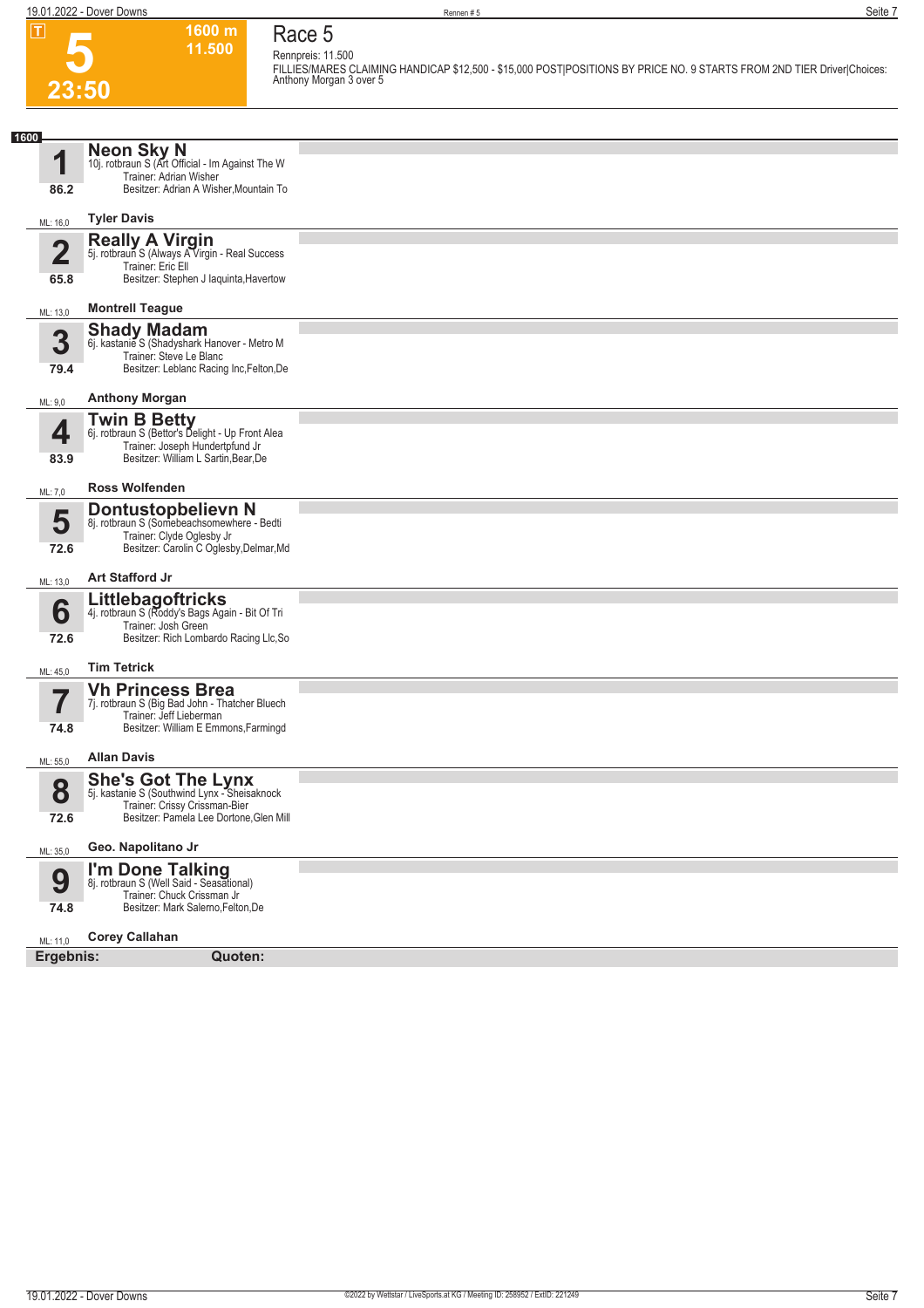**1600 m**

**Race 6**

# **6 00:10**

**1**

**74.8**

**1600**

**13.500 Rennpreis: 13.500 FILLIES/MARES WINNERS OF 2 RACES LIFE (W/OF 4 N/E) FOR|WINNERS OF A RACE LAST 4 STARTS 5 YEAR OLDS & UNDER|Driver Choices: Tim Tetrick 3 over 1. Shady Memories**<br>4j. rotbraun S (Shadyshark Hanover - Makin M<br>Trainer: Dylan Davis<br>Besitzer: Michael Casalino Jr,Freehold,

 $M_{\odot}$  35.0 **Corey Callahan**

| IVIL. JO,U |                                                                                                                                                        |  |
|------------|--------------------------------------------------------------------------------------------------------------------------------------------------------|--|
| 2<br>86.2  | <b>Sasha's Legacy</b><br>5j. rotbraun S (Rusty's For Real - Hamptonsun<br>Trainer: Gilbert Mc Clements Jr<br>Besitzer: Jeffrey Allen Startt, Smyrna, D |  |
| ML: 7,0    | <b>Tyler Davis</b>                                                                                                                                     |  |
| 3<br>72.6  | <b>Maretrafficcontrol</b><br>4j. rotbraun S (Control The Moment - Mary Art<br>Trainer: Jim King Jr<br>Besitzer: Jo Ann Looney-King, Harringt           |  |
| ML: 9,0    | <b>Tim Tetrick</b>                                                                                                                                     |  |
| 4<br>81.6  | <b>Beauty Bayama</b><br>5j. grau S (Bettor's Delight - Northern Starlet)<br>Trainer: Victor Kirby<br>Besitzer: Victor Kirby, Milford, De; Brian        |  |
| ML: 45,0   | <b>Victor Kirby</b>                                                                                                                                    |  |
| 5<br>74.8  | <b>Patellie Hanover</b><br>4j. rotbraun S (He's Watching - Phoenix Seelst<br><b>Trainer: Ronald Short</b><br>Besitzer: Ronald E Short, Greenwood, D    |  |
| ML: 13,0   | <b>Allan Davis</b>                                                                                                                                     |  |
| 6<br>77.1  | <b>Jeansnjellybeans</b><br>4j. rotbraun S (American Ideal - Bell Bottom P<br>Trainer: Joseph Columbo<br>Besitzer: George& Tina Dennis Racing,          |  |
| ML: 11,0   | <b>Mike Cole</b>                                                                                                                                       |  |
| 57<br>65.8 | Shakeittilyamakeit<br>3j. rotbraun S (Mr Wiggles - Jw Blue Blue Chip<br>Trainer: Brenda Teague<br>Besitzer: Brenda A Teague, Houston, D                |  |
| ML: 55,0   | <b>Montrell Teague</b>                                                                                                                                 |  |
| Ergebnis:  | Quoten:                                                                                                                                                |  |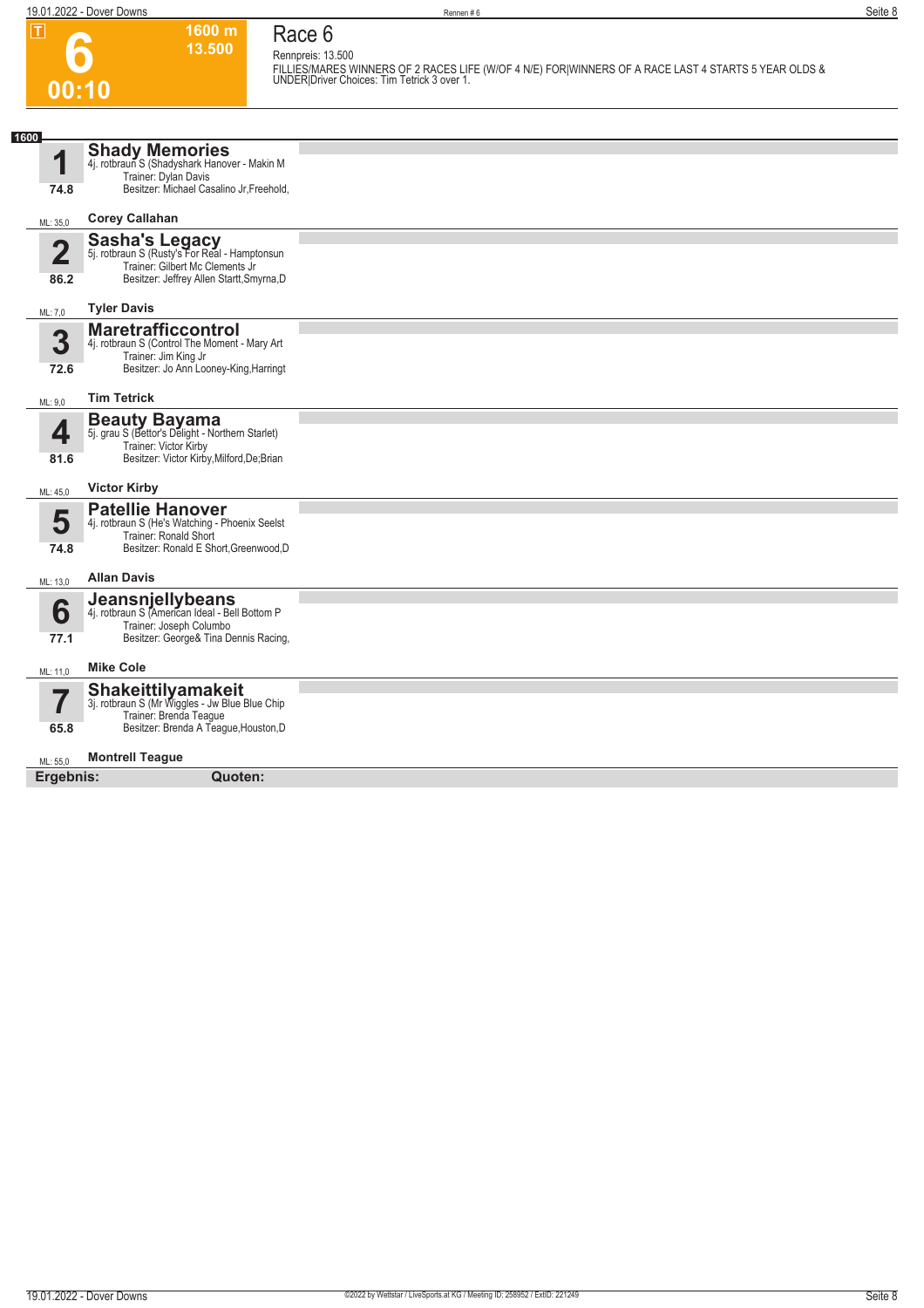**1600 m 8.000**  **Race 7 Rennpreis: 8.000**

| .                       | 00011<br>8.000                                                                   | Race <i>I</i>                                                                                   |
|-------------------------|----------------------------------------------------------------------------------|-------------------------------------------------------------------------------------------------|
|                         |                                                                                  | Rennpreis: 8.000                                                                                |
|                         |                                                                                  | FILLIES/MARES NW \$6,501 (DE \$7,801) LAST 5 STARTS NO. [9 STARTS FROM 2ND TIER Driver Choices: |
| 00:30                   |                                                                                  |                                                                                                 |
|                         |                                                                                  |                                                                                                 |
| 1600                    |                                                                                  |                                                                                                 |
|                         | Sunshineatthebeach                                                               |                                                                                                 |
| 1                       | 6j. rotbraun S (Sunshine Beach - Yoselin Seel<br>Trainer: Joseph Hundertpfund Jr |                                                                                                 |
| 72.6                    | Besitzer: William L Sartin, Bear, De                                             |                                                                                                 |
|                         |                                                                                  |                                                                                                 |
| ML: 55,0                | <b>Art Stafford Jr</b>                                                           |                                                                                                 |
|                         | <b>Western Secret A</b>                                                          |                                                                                                 |
| $\overline{\mathbf{2}}$ | 7j. grau S (Western Terror - Lifes Secret)<br>Trainer: Joseph Columbo            |                                                                                                 |
| 77.1                    | Besitzer: Michael C Cole, Camden, De                                             |                                                                                                 |
|                         |                                                                                  |                                                                                                 |
| ML: 45,0                | <b>Mike Cole</b>                                                                 |                                                                                                 |
| 3                       | In And Out Again<br>6j. rotbraun S (Roddy's Bags Again - Outahere                |                                                                                                 |
|                         | Trainer: Jason Skinner                                                           |                                                                                                 |
| 72.6                    | Besitzer: J Tim Skinner, Ridgely, Md                                             |                                                                                                 |
|                         | <b>Tim Tetrick</b>                                                               |                                                                                                 |
| ML: 35,0                |                                                                                  |                                                                                                 |
| 4                       | <b>Pass Line Bluechip</b><br>7j. rotbraun S (Bettor's Delight - Run On Luck)     |                                                                                                 |
|                         | Trainer: Chris Scicluna                                                          |                                                                                                 |
| 81.6                    | Besitzer: Chris J Scicluna, Frederica, De                                        |                                                                                                 |
| ML: 9,0                 | <b>Rick Still</b>                                                                |                                                                                                 |
|                         |                                                                                  |                                                                                                 |
| 5                       | <b>Gracefullyforgiven</b><br>7j. schwarz S (Roddy's Bags Again - Bluebird        |                                                                                                 |
| 72.6                    | Trainer: Jeffery Clark<br>Besitzer: Jeffery B Clark, Centreville, Md             |                                                                                                 |
|                         |                                                                                  |                                                                                                 |
| ML: 7,0                 | Geo. Napolitano Jr                                                               |                                                                                                 |
|                         | <b>Shesarocker</b>                                                               |                                                                                                 |
| 6                       | 8j. grau S (Rock N Roll Heaven - Shesa Bragn<br>Trainer: Victor Kirby            |                                                                                                 |
| 81.6                    | Besitzer: Anthony J Hill, Wilmington, De;                                        |                                                                                                 |
|                         | <b>Victor Kirby</b>                                                              |                                                                                                 |
| ML: 11,0                |                                                                                  |                                                                                                 |
|                         | A Lady Sizzling<br>8j. rotbraun S (Life Sizzles - Another Lady)                  |                                                                                                 |
|                         | Trainer: J Thomas Armour                                                         |                                                                                                 |
| 65.8                    | Besitzer: Green Valley Training, North E                                         |                                                                                                 |
| ML: 16,0                | <b>Montrell Teague</b>                                                           |                                                                                                 |
|                         |                                                                                  |                                                                                                 |
| 8                       | <b>Lady Josephine</b><br>5j. rotbraun S (Russell Hanover - Lady Ann Ch           |                                                                                                 |
| 79.4                    | Trainer: Shawn Murray<br>Besitzer: Murray Stable Llc, Dagsboro,                  |                                                                                                 |
|                         |                                                                                  |                                                                                                 |
| ML: 13,0                | <b>Anthony Morgan</b>                                                            |                                                                                                 |
| 9                       | <b>Tae</b>                                                                       |                                                                                                 |
|                         | 7j. kastanie S (I'm Gorgeous - Southwind Halie<br>Trainer: Brenda Teague         |                                                                                                 |
| 72.6                    | Besitzer: Brenda Teague Inc, Houston,                                            |                                                                                                 |
|                         |                                                                                  |                                                                                                 |
| ML: 13,0                | <b>Pat Berry</b>                                                                 |                                                                                                 |
| Ergebnis:               | Quoten:                                                                          |                                                                                                 |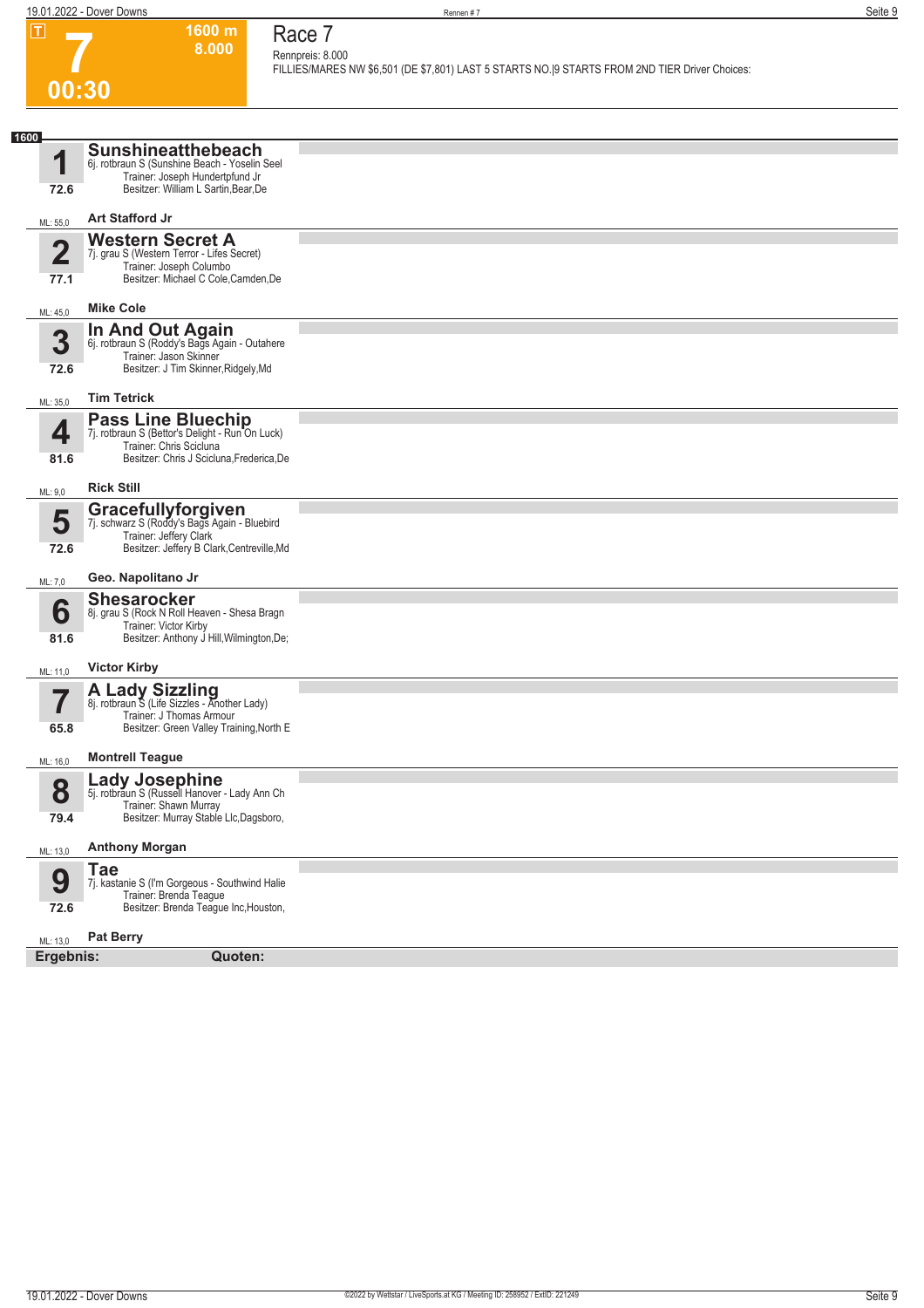**00:50**

**Race 8**

**Rennpreis: 5.000**

**1600 m 5.000** 

FILLIES/MARES NW \$4,001 LAST 5 STARTS WINNERS FOR A|PURSE > \$9,500 SINCE 11/15/2021 N/E WINNERS OVER \$40,000|IN<br>2021-2022 N/E DELAWARE OWNED OR BRED Driver Choices: Anthony Morgan 5 over 1 Corey Callahan 7 over 2.

| 1600                    |                                                                                                                |  |
|-------------------------|----------------------------------------------------------------------------------------------------------------|--|
|                         | <b>A Rocknroll Bus</b><br>6j. rotbraun S (A Rocknroll Dance - Casino Bu<br>Trainer: Vince Copeland             |  |
| 72.6                    | Besitzer: Vincent J Copeland, Harringto                                                                        |  |
| ML: 13,0                | Art Stafford Jr                                                                                                |  |
| $\overline{\mathbf{2}}$ | <b>Real Rich</b><br>6j. grau S (Rusty's For Real - Robindarich)                                                |  |
| 81.6                    | Trainer: Nicholas Callahan<br>Besitzer: Breakaway Racing, Greenwoo                                             |  |
|                         |                                                                                                                |  |
| ML: 9,0                 | <b>Victor Kirby</b>                                                                                            |  |
| 3                       | <b>Michelle's Jazz</b><br>7j. rotbraun S (Roll With Joe - Michelle's Drea<br>Trainer: Joseph Columbo           |  |
| 77.1                    | Besitzer: George& Tina Dennis Racing,                                                                          |  |
| ML: 35,0                | <b>Mike Cole</b>                                                                                               |  |
| 4                       | <b>Corner Table</b><br>9j. rotbraun S (Dragon Again - Macks Table)                                             |  |
| 74.8                    | <b>Trainer: Martin Davis</b><br>Besitzer: Jeffrey Allen Startt, Smyrna, D                                      |  |
| ML: 55,0                | <b>Allan Davis</b>                                                                                             |  |
| 5                       | <b>Dancin With Rose</b><br>6j. rotbraun S (A Rocknroll Dance - Northern R                                      |  |
| 79.4                    | Trainer: Ronald Short<br>Besitzer: Ronald E Short, Greenwood, D                                                |  |
| ML: 7,0                 | <b>Anthony Morgan</b>                                                                                          |  |
|                         | <b>Got The Diamonds</b>                                                                                        |  |
| 6<br>72.6               | 6j. rotbraun S (Mr Apples - Flo Found George)<br>Trainer: Leroy Jarman<br>Besitzer: Leroy F Jarman, Camden Wyo |  |
|                         |                                                                                                                |  |
| ML: 13,0                | <b>Pat Berry</b>                                                                                               |  |
| 7                       | <b>Shezza Gnp N</b><br>9j. rotbraun S (Art Major - Dontdrinkthendrive)<br>Trainer: Jason Skinner               |  |
| 74.8                    | Besitzer: Joan H Dalphon, Smyrna, De;                                                                          |  |
| ML: 45,0                | <b>Corey Callahan</b>                                                                                          |  |
| 8                       | <b>Fearless Chance</b><br>10j. rotbraun S (Riggins - Concert Hall)                                             |  |
|                         | Trainer: John Mackinnon                                                                                        |  |
| 81.6                    | Besitzer: Elaine B & Russell J Mac Kin                                                                         |  |
| ML: 11,0                | <b>John Mackinnon</b>                                                                                          |  |
| Ergebnis:               | Quoten:                                                                                                        |  |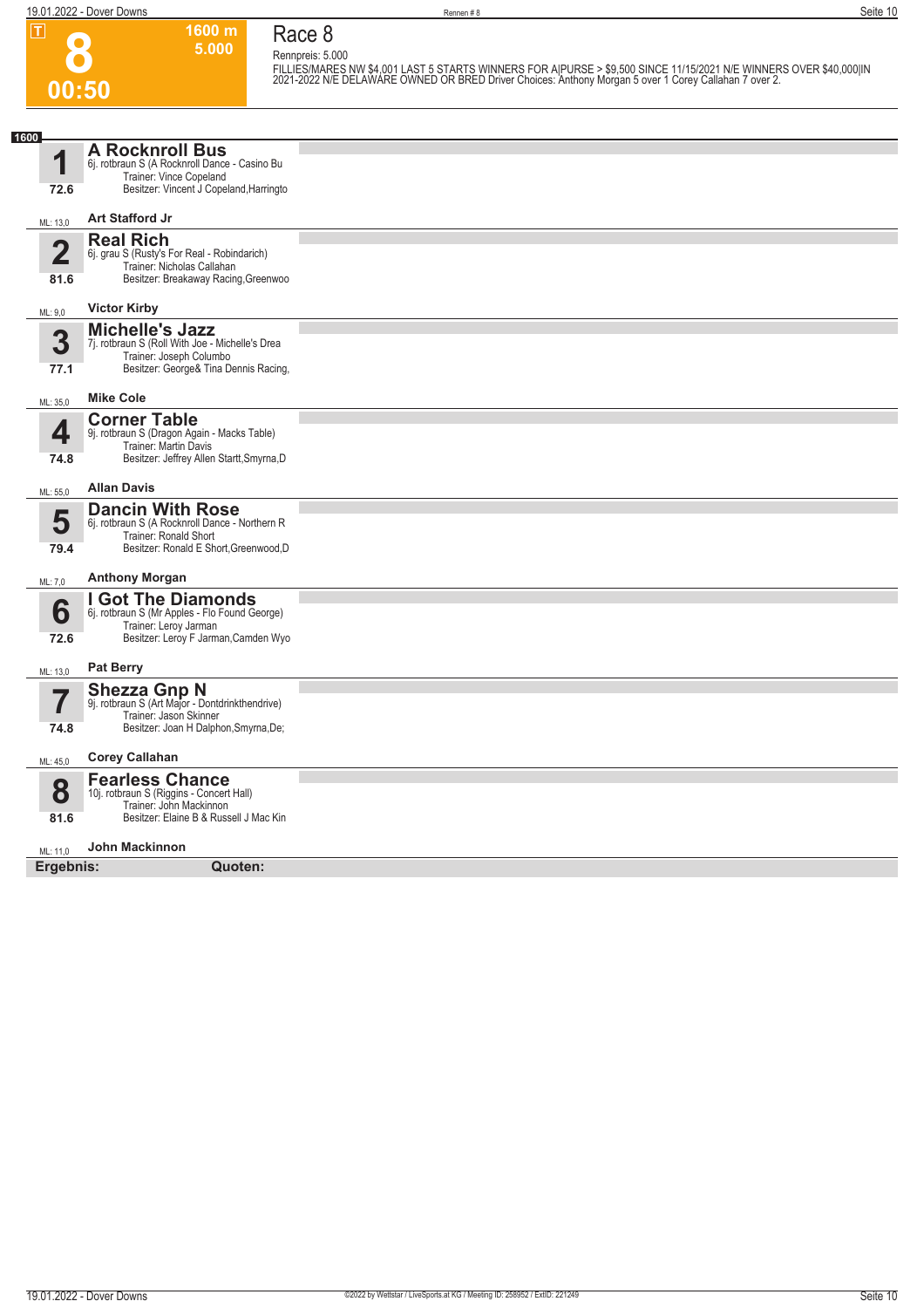#### **19.01.2022 - Dover Downs** Rennen # 9 **Seite 11 9 01:10 1600 m 16.500 Race 9 Rennpreis: 16.500 FILLIES/MARES WINNERS OF 4 RACES LIFE (W/OF 6 N/E) FOR|WINNERS OF A RACE LAST 4 STARTS 5 YEAR OLDS & UNDER|NO. 9 STARTS FROM 2ND TIER Driver Choices: Allan Davis 8 over 5 1 1600** ML: 7,0 **72.6 Rocket Roulette** 5j. rotbraun S (Cam's Rocket - Haley And Tayl Trainer: Clyde Oglesby Jr Besitzer: Carolin C Oglesby,Delmar,Md **Tim Tetrick 2** ML: 16,0 **65.8 Temptation Eyes** 4j. rotbraun S (Art Major - But I Like It) Trainer: Eli Scott Jr Besitzer: Chesapeake Equine Clinic Inc **Jason Thompson 3 72.6 Valerya Steel** 4j. grau S (Mr Apples - Valerya) Trainer: Trish Foulk Besitzer: Foulk Stables Inc,Springfield,

#### $M \cdot 350$ **Art Stafford Jr**

| IVIL: 35,U |                                                                                                                                                |  |
|------------|------------------------------------------------------------------------------------------------------------------------------------------------|--|
| 4          | <b>Southwind Talisa</b><br>4j. rotbraun S (Sportswriter - Terracotta Hanov<br>Trainer: Chuck Crissman Jr                                       |  |
| 74.8       | Besitzer: David R Hamm, Dagsboro, De;                                                                                                          |  |
| ML: 13,0   | <b>Corey Callahan</b>                                                                                                                          |  |
| 5<br>86.2  | <b>Emori Hanover</b><br>4j. rotbraun S (Captaintreacherous - Erma La<br>Trainer: Tyler Davis<br>Besitzer: Tyler Edward Davis, Smyrna,          |  |
| ML: 13,0   | <b>Tyler Davis</b>                                                                                                                             |  |
| 6<br>77.1  | <b>Spellcheck Hanover</b><br>4j. rotbraun S (Captaintreacherous - Spells We<br>Trainer: Joseph Columbo<br>Besitzer: George& Tina Dennis Rcg, W |  |
| ML: 9.0    | <b>Mike Cole</b>                                                                                                                               |  |
| 79.4       | Zipper Sweater<br>4j. rotbraun S (Bettor's Delight - Rolltideroll)<br>Trainer: Carlo Poliseno<br>Besitzer: Carlo J Poliseno, Dover, De         |  |
| ML: 55,0   | <b>Anthony Morgan</b>                                                                                                                          |  |
| 8<br>74.8  | <b>Shes So Sweet</b><br>4j. grau S (Sweet Lou - She's Dangerous)<br>Trainer: Josh Green<br>Besitzer: Eric K Good, Denton, Md                   |  |
| ML: 11,0   | <b>Allan Davis</b>                                                                                                                             |  |
| 9<br>65.8  | <b>Rosas Image</b><br>4j. rotbraun S (Rockin Image - Goddess's Ros<br>Trainer: Timmie Griffith<br>Besitzer: Frank E Chick, Harrington, De      |  |
| ML: 45,0   | <b>Montrell Teague</b>                                                                                                                         |  |

**Ergebnis: Quoten:**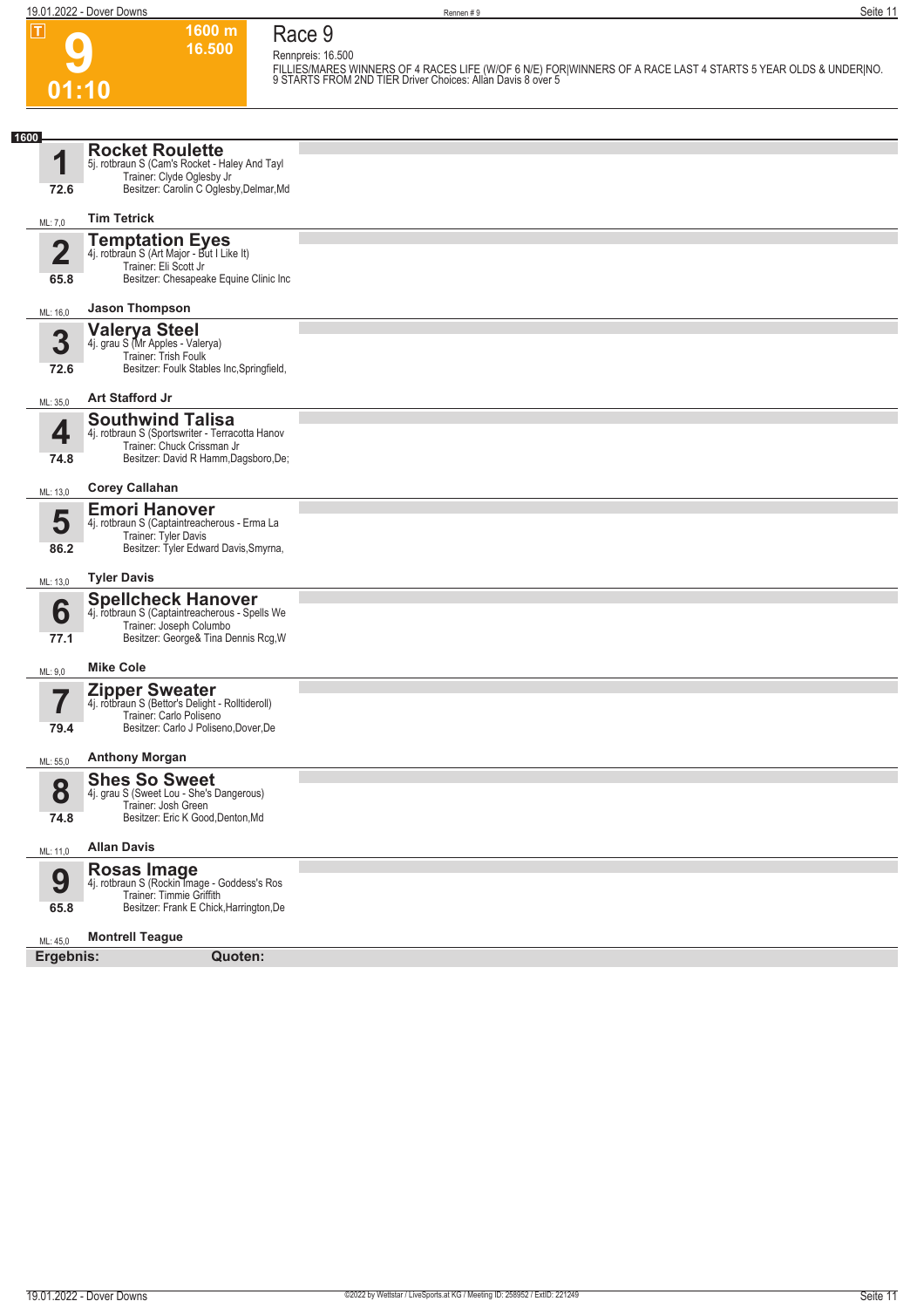$\boxed{1}$ 

**01:30**

**Race 10**

**Rennpreis: 16.000**

**1600 m 16.000** 

**FILLIES/MARES WINNERS OVER \$8,000 (DE \$9,600) LAST 5|STARTS OR WINNERS OVER \$100,000 LIFETIME Driver|Choices: Tim Tetrick 2 over 7,8 Allan Davis 6 over 3** 

| 1600        |                                                                                                                                                          |  |
|-------------|----------------------------------------------------------------------------------------------------------------------------------------------------------|--|
| И           | <b>Nikasa N</b><br>6j. rotbraun S (Bettor's Delight - Nicky's Ideal)<br>Trainer: Eddie Dennis                                                            |  |
| 65.8        | Besitzer: Roy E Parker Jr, Cape Charle                                                                                                                   |  |
| ML: 35,0    | <b>Montrell Teague</b>                                                                                                                                   |  |
| $\mathbf 2$ | <b>Captains Maid</b><br>4j. rotbraun S (Captaintreacherous - Maid In S<br>Trainer: Jennifer Bongiorno                                                    |  |
| 72.6        | Besitzer: Mark A Graber, Grabill, In; John                                                                                                               |  |
| ML: 45,0    | <b>Tim Tetrick</b>                                                                                                                                       |  |
| 3<br>86.2   | <b>Rock N Shard N</b><br>8j. rotbraun S (Rocknroll Hanover - All Time GI<br>Trainer: Tyler Davis<br>Besitzer: Brendan Allan Davis, Smyrna,               |  |
|             |                                                                                                                                                          |  |
| ML: 13,0    | <b>Tyler Davis</b>                                                                                                                                       |  |
| 4           | <b>Magical Mistress</b><br>6j. rotbraun S (Camystic - Meridian Magic)                                                                                    |  |
| 74.8        | Trainer: Ron Burke<br>Besitzer: Burke Racing Stable Llc, Fred                                                                                            |  |
| ML: 13,0    | <b>Corey Callahan</b>                                                                                                                                    |  |
|             | A Delightful Act N                                                                                                                                       |  |
| 5           | 6j. rotbraun S (Bettor's Delight - A Christian Ac<br>Trainer: Joshua Parker                                                                              |  |
| 72.6        | Besitzer: Nanticoke Rcg, Sfrd, De; J Park                                                                                                                |  |
| ML: 11,0    | <b>Art Stafford Jr</b>                                                                                                                                   |  |
| 6<br>74.8   | <b>Alwys At The Beach</b><br>4j. grau <sup>5</sup> (Always A Virgin - Myplaceonthebea<br>Trainer: Wayne Givens<br>Besitzer: Legacy Racing Of De Inc, Sea |  |
| ML: 7,0     | <b>Allan Davis</b>                                                                                                                                       |  |
| 7           | <b>Cyclone Sister</b><br>4j. rotbraun S (Shadow Play - Riveting)<br>Trainer: Cad Gregory                                                                 |  |
| 81.6        | Besitzer: Michael G Ferriero, Harrison, N                                                                                                                |  |
| ML: 9,0     | <b>Victor Kirby</b>                                                                                                                                      |  |
| 8           | <b>My Kiwi Lady N</b><br>9j. rotbraun S (Art Major - Classic Nymph)<br>Trainer: Chris Scicluna                                                           |  |
| 65.8        | Besitzer: Chris J Scicluna, Frederica, De                                                                                                                |  |
| ML: 55,0    | <b>Jason Thompson</b>                                                                                                                                    |  |
| Ergebnis:   | Quoten:                                                                                                                                                  |  |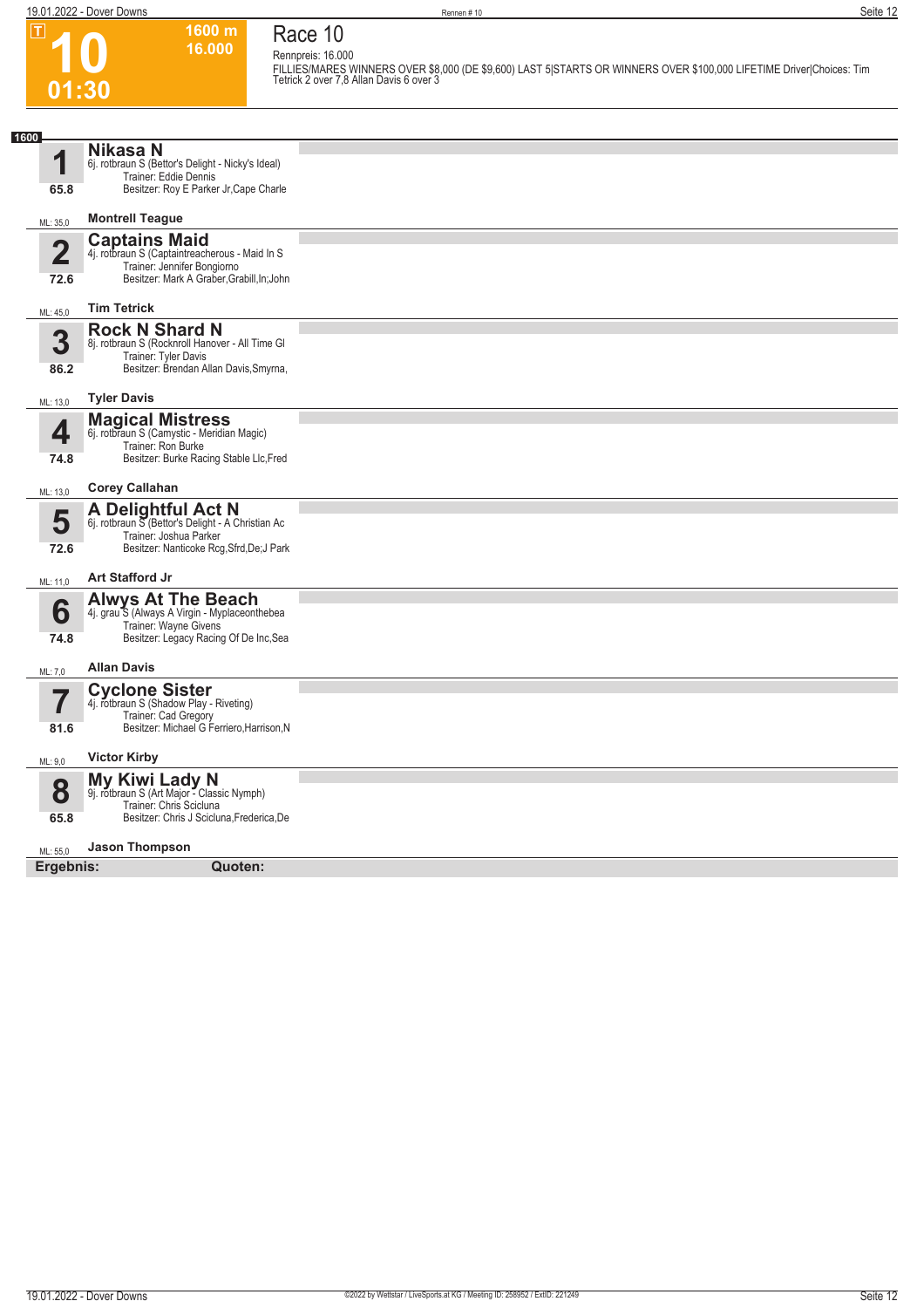$|\mathsf{T}|$ 

**01:50**

**Race 11 Rennpreis: 16.000**

**1600 m 16.000** 

**FILLIES/MARES WINNERS OF 6 RACES LIFE (W/OF 9 N/E) 5|YEAR OLDS & UNDER NO. 9 STARTS FROM 2ND TIER Driver|Choices: Allan Davis 1 over 7 Tim Tetrick 4 over 3** 

| 1600      |                                                                                                                                              |  |
|-----------|----------------------------------------------------------------------------------------------------------------------------------------------|--|
| И<br>74.8 | <b>Tobago Time</b><br>4j. rotbraun S (Tobago Cays - Time Frame N)<br>Trainer: Chuck Crissman Jr<br>Besitzer: David R Hamm, Dagsboro, De;     |  |
| ML: 55,0  | <b>Allan Davis</b>                                                                                                                           |  |
| 2<br>77.1 | Lou's Lucky Girl<br>4j. rotbraun S (Sweet Lou - Windsun Montecar<br>Trainer: Joseph Columbo<br>Besitzer: George& Tina Dennis Racing,         |  |
| ML: 7,0   | <b>Mike Cole</b>                                                                                                                             |  |
| 3<br>72.6 | <b>Ginger Tree Carey</b><br>5j. rotbraun S (Sweet Lou - Ideal Weather)<br>Trainer: Josh Green<br>Besitzer: Eric K Good, Denton, Md; Rich     |  |
| ML: 45,0  | Geo. Napolitano Jr                                                                                                                           |  |
| 4<br>72.6 | <b>Sniper Hanover</b><br>4j. rotbraun S (Captaintreacherous - Snippet H<br>Trainer: Jim King Jr<br>Besitzer: Tim Tetrick Llc, Woolwich Twp   |  |
| ML: 35,0  | <b>Tim Tetrick</b>                                                                                                                           |  |
| 5<br>65.8 | <b>Rowdy Rousey</b><br>5j. rotbraun S (Mr Wiggles - Scootndowntheriv<br>Trainer: George Polk Jr<br>Besitzer: Christina R & Jerrome J Lewi    |  |
| ML: 11,0  | <b>Montrell Teague</b>                                                                                                                       |  |
| 6<br>74.8 | <b>Know Your Roll</b><br>5j. rotbraun S (Roll With Joe - Park Avenue)<br>Trainer: Nicholas Callahan<br>Besitzer: Yorwollahan Racing Team, Mi |  |
| ML: 16,0  | <b>Corey Callahan</b>                                                                                                                        |  |
| 79.4      | <b>Remy Aurora</b><br>5j. rotbraun S (Somebeachsomewhere - Court<br>Trainer: Bart Bradley<br>Besitzer: Vincent S Bradley, Laurel, De         |  |
| ML: 13,0  | <b>Anthony Morgan</b>                                                                                                                        |  |
| Ō<br>81.6 | <b>Peaks Cruiser</b><br>4j. rotbraun S (Artspeak - Cruisinthecoast)<br>Trainer: Les Givens<br>Besitzer: Stephen R Messick, Laural, De        |  |
| ML: 13,0  | <b>Victor Kirby</b>                                                                                                                          |  |
| 9<br>72.6 | <b>Emma</b><br>5j. rotbraun S (Dream Away - Front Tier Power<br>Trainer: Adrian Wisher<br>Besitzer: Adrian A Wisher, Mountain To             |  |
| ML: 9,0   | Art Stafford Jr                                                                                                                              |  |
| Ergebnis: | Quoten:                                                                                                                                      |  |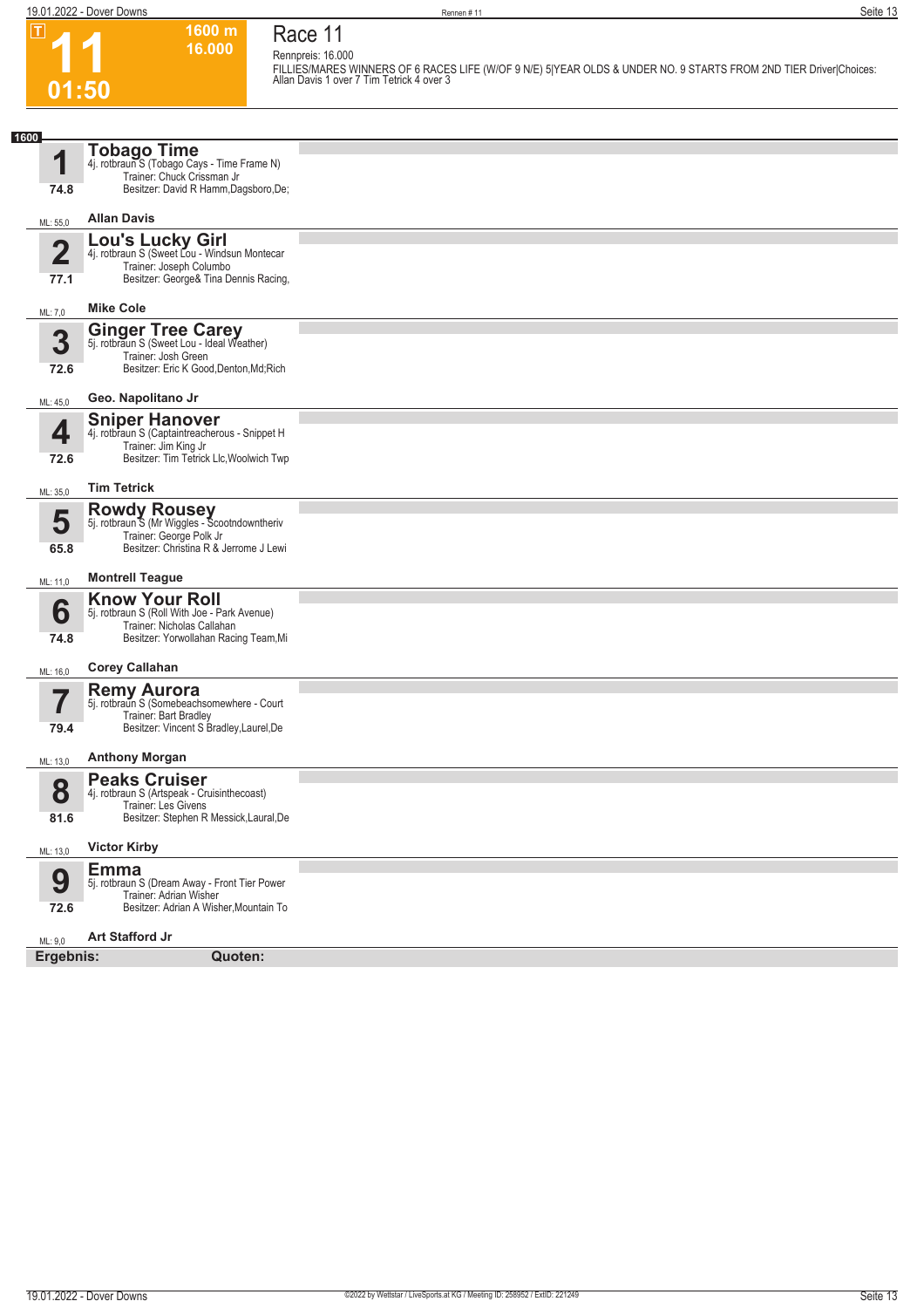**02:10**

 $\boxed{1}$ 

**Race 12 Rennpreis: 20.000**

**1600 m 20.000** 

**FILLIES/MARES WINNERS OVER SELECT HANDICAP POST|POSITIONS ASSIGNED Driver Choices: Victor Kirby 1 over 4|Corey Callahan 7 over 3** 

| 1600                   |                                                                                                                                               |  |
|------------------------|-----------------------------------------------------------------------------------------------------------------------------------------------|--|
| 1                      | <b>Moments Of Joy</b><br>8j. rotbraun S (Western Terror - Joy Luck Hall)<br>Trainer: Bryan Truitt                                             |  |
| 81.6                   | Besitzer: Bryan J Truitt, Selbyville, De                                                                                                      |  |
| ML: 11,0               | <b>Victor Kirby</b>                                                                                                                           |  |
| $\overline{2}$<br>77.1 | <b>Feeling Sweet</b><br>5j. rotbraun S (Sweet Lou - Feel Life)<br>Trainer: Joseph Columbo<br>Besitzer: George& Tina Dennis Racing,            |  |
| ML: 7,0                | <b>Mike Cole</b>                                                                                                                              |  |
| 3<br>65.8              | <b>Lovely Donna</b><br>6j. rotbraun S (Betterthancheddar - Family Lov<br>Trainer: Andrew Harris<br>Besitzer: Jeffrey Williamson, Blyth, On,   |  |
| ML: 13,0               | <b>Montrell Teague</b>                                                                                                                        |  |
| 4<br>72.6              | <b>Major Occasion A</b><br>8j. rotbraun S (Art Major - Fake Occasion)<br>Trainer: R. Nifty Norman<br>Besitzer: David H Mc Duffee, Delray Be   |  |
| ML: 55,0               | <b>Tim Tetrick</b>                                                                                                                            |  |
| 5<br>72.6              | <b>Sunny Dee</b><br>6j. rotbraun S (Sunshine Beach - West Of L A)<br>Trainer: Michael Hall<br>Besitzer: Let It Ride Stables Inc, Boca R       |  |
| ML: 9,0                | Geo. Napolitano Jr                                                                                                                            |  |
| 6<br>72.6              | <b>Scuola Hanover</b><br>7j. rotbraun S (A Rocknroll Dance - So Artsi)<br>Trainer: Andrew Stafford<br>Besitzer: Arthur C & Andrew J Stafford, |  |
| ML: 45,0               | Art Stafford Jr                                                                                                                               |  |
| 74.8                   | <b>Rose Run Victory</b><br>5j. grau S (Shadow Play - J M News Release)<br>Trainer: Ron Burke<br>Besitzer: Burke Rcg Stb, Frdrcktwn, Pa;       |  |
| ML: 35,0               | <b>Corey Callahan</b>                                                                                                                         |  |
| Ergebnis:              | Quoten:                                                                                                                                       |  |